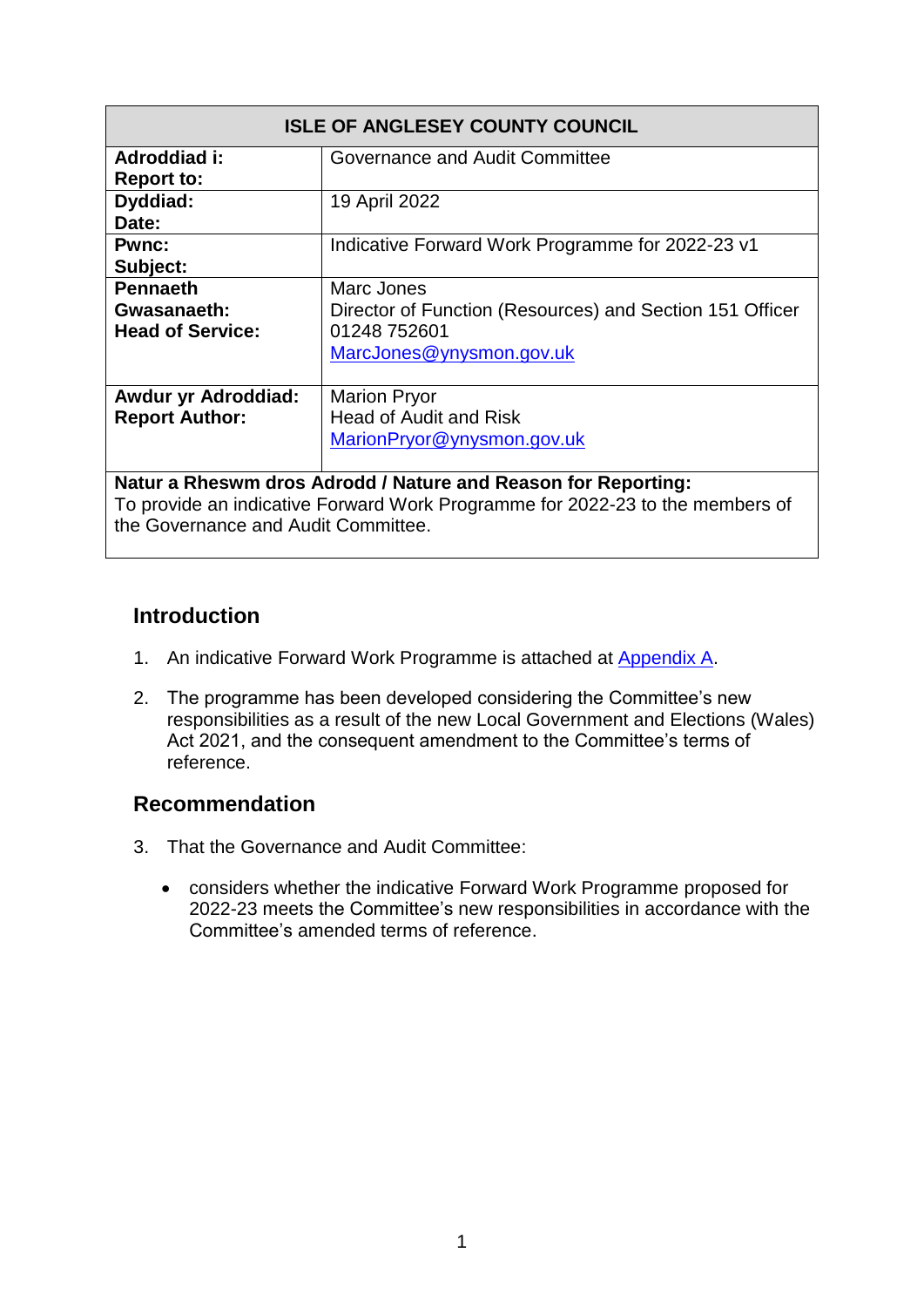| <b>Core Function</b>                        | <b>June 2022</b>                                                                                                     | <b>July 2022</b>                                                  | September 2022                                                    | December 2022                                                                                                                                             | February 2023                                                                                                                                | <b>April 2023</b>                                                                                                        |
|---------------------------------------------|----------------------------------------------------------------------------------------------------------------------|-------------------------------------------------------------------|-------------------------------------------------------------------|-----------------------------------------------------------------------------------------------------------------------------------------------------------|----------------------------------------------------------------------------------------------------------------------------------------------|--------------------------------------------------------------------------------------------------------------------------|
| Accountability<br>arrangements<br>(3.4.8.3) | <b>Review of Forward</b><br>Work Programme<br>2022-23 (3.4.8.3.2)<br>Annual Chair's<br>Report 2021-22<br>(3.4.8.3.1) | <b>Review of Forward</b><br>Work Programme<br>2022-23 (3.4.8.3.2) | <b>Review of Forward</b><br>Work Programme<br>2022-23 (3.4.8.3.2) | <b>Review of Forward</b><br>Work Programme<br>2022-23 (3.4.8.3.2)                                                                                         | <b>Review of Forward</b><br>Work Programme<br>2022-23 (3.4.8.3.2)<br>Annual Review of<br>Committee's<br>Terms of<br>Reference<br>(3.4.8.3.2) | <b>Review of Forward</b><br>Work Programme<br>2022-23 (3.4.8.3.2)<br><b>Committee Self-</b><br>assessment<br>(3.4.8.3.2) |
| Governance<br>(3.4.8.4)                     |                                                                                                                      | Draft Annual<br>Governance<br>Statement<br>(3.4.8.4.1/2/3)        | <b>Final Annual</b><br>Governance<br>Statement<br>(3.4.8.4.1/2/3) | Local Code of<br>Governance<br>(3.4.8.4.1/3)<br>Annual Report of<br>the Partnerships<br>and Regeneration<br>Scrutiny<br>Committee 2021-<br>22 (3.4.8.4.4) |                                                                                                                                              |                                                                                                                          |
| Treasury<br>Management<br>(3.4.8.5)         |                                                                                                                      |                                                                   | <b>Annual Report</b><br>2021-22<br>(3.4.8.5.1/2/3/4)              | Mid-year Report<br>(3.4.8.5.3)                                                                                                                            | Strategy and<br>Prudential<br>Indicators 2023-24<br>(3.4.8.5.3/4)                                                                            |                                                                                                                          |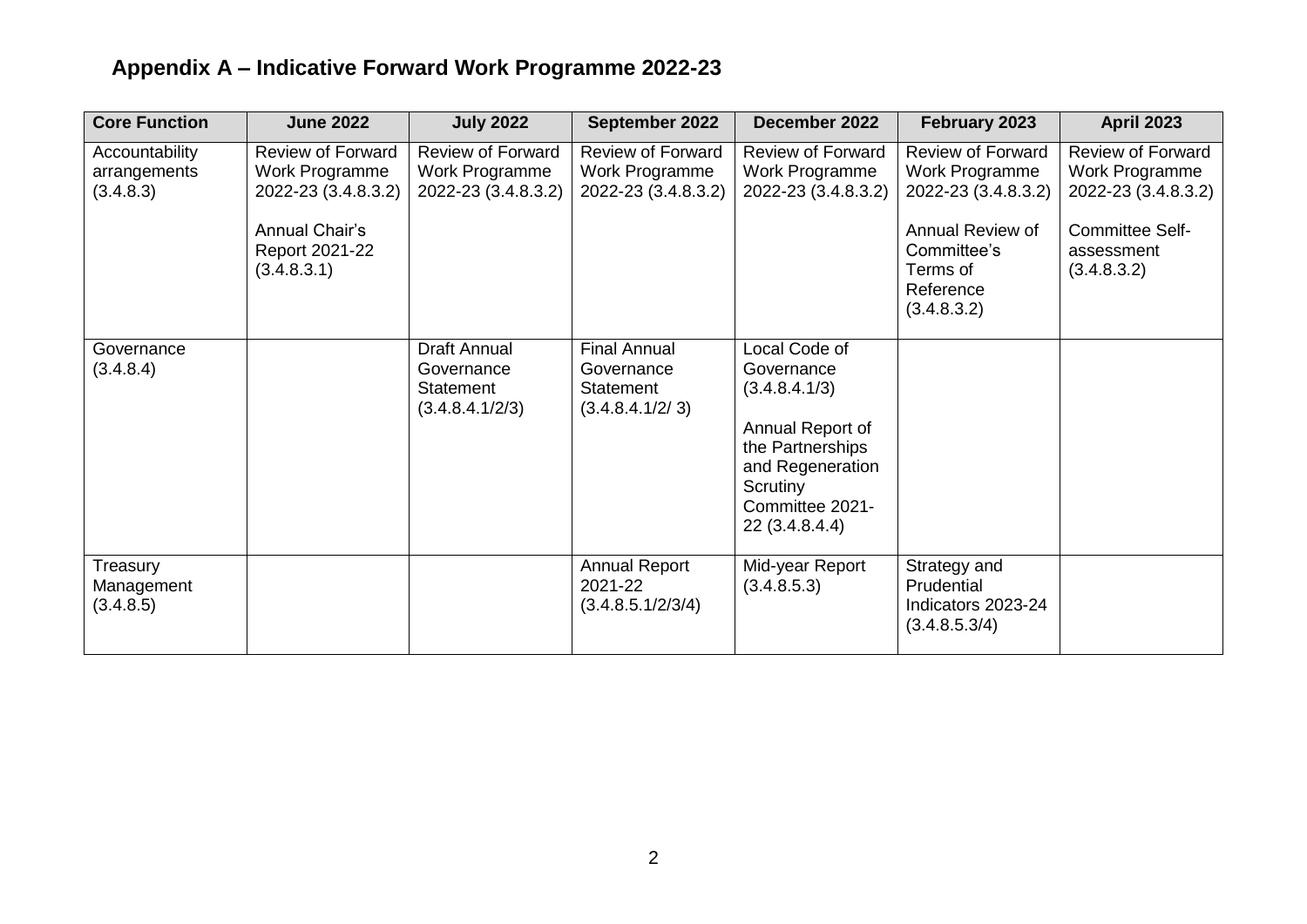| <b>Core Function</b>                                                       | <b>June 2022</b>                                                                                                                                                         | <b>July 2022</b> | September 2022                                                                                                                                                                    | December 2022                                                                                                                                   | February 2023                                                                                                                                                | <b>April 2023</b>                                                                                                                     |
|----------------------------------------------------------------------------|--------------------------------------------------------------------------------------------------------------------------------------------------------------------------|------------------|-----------------------------------------------------------------------------------------------------------------------------------------------------------------------------------|-------------------------------------------------------------------------------------------------------------------------------------------------|--------------------------------------------------------------------------------------------------------------------------------------------------------------|---------------------------------------------------------------------------------------------------------------------------------------|
| Assurance<br>Framework<br>(3.4.8.7)<br><b>Risk Management</b><br>(3.4.8.8) |                                                                                                                                                                          |                  | <b>Corporate Risk</b><br>Register<br>(3.4.8.7.1/2)<br>(3.4.8.8.1)                                                                                                                 |                                                                                                                                                 | Annual Review of<br><b>Risk Management</b><br>Framework<br>(3.4.8.7.1/2)<br>(3.4.8.8.1)<br><b>Corporate Risk</b><br>Register<br>(3.4.8.7.1/2)<br>(3.4.8.8.1) |                                                                                                                                       |
| <b>Countering Fraud</b><br>and Corruption<br>(3.4.8.9)                     |                                                                                                                                                                          |                  | <b>Annual Counter</b><br>Fraud, Bribery and<br><b>Corruption Report</b><br>2021-22 (3.4.8.9.4)<br><b>Annual Comments,</b><br>Complaints &<br>Whistleblowing<br>Report (3.4.8.9.1) | Annual Review of<br>Counter Fraud,<br>Bribery and<br>Corruption<br>Strategy<br>(3.4.8.9.2/3)                                                    |                                                                                                                                                              |                                                                                                                                       |
| <b>Internal Audit</b><br>(3.4.8.10)                                        | Annual Internal<br>Audit Report 2021-<br>22<br>(3.4.8.10.6/7/8/9/1)<br>2/14/15<br>(3.4.8.6)<br>Annual Internal<br><b>Audit Strategy</b><br>2022-23<br>(3.4.8.10.1/2/5/6) |                  | <b>Internal Audit</b><br><b>Update Report</b><br>(3.4.8.10.10/11)<br>(3.4.8.6)<br>Outstanding<br><b>Issues/Risks</b><br>(3.4.8.10.11)                                             | <b>Internal Audit</b><br><b>Update Report</b><br>(3.4.8.10.10/11)<br>(3.4.8.6)<br>Review of Internal<br><b>Audit Charter</b><br>(3.4.8.10.3/13) | <b>Internal Audit</b><br><b>Update Report</b><br>(3.4.8.10.10/11)<br>(3.4.8.6)                                                                               | <b>Internal Audit</b><br><b>Update Report</b><br>(3.4.8.10.10/11)<br>(3.4.8.6)<br>Outstanding<br><b>Issues/Risks</b><br>(3.4.8.10.11) |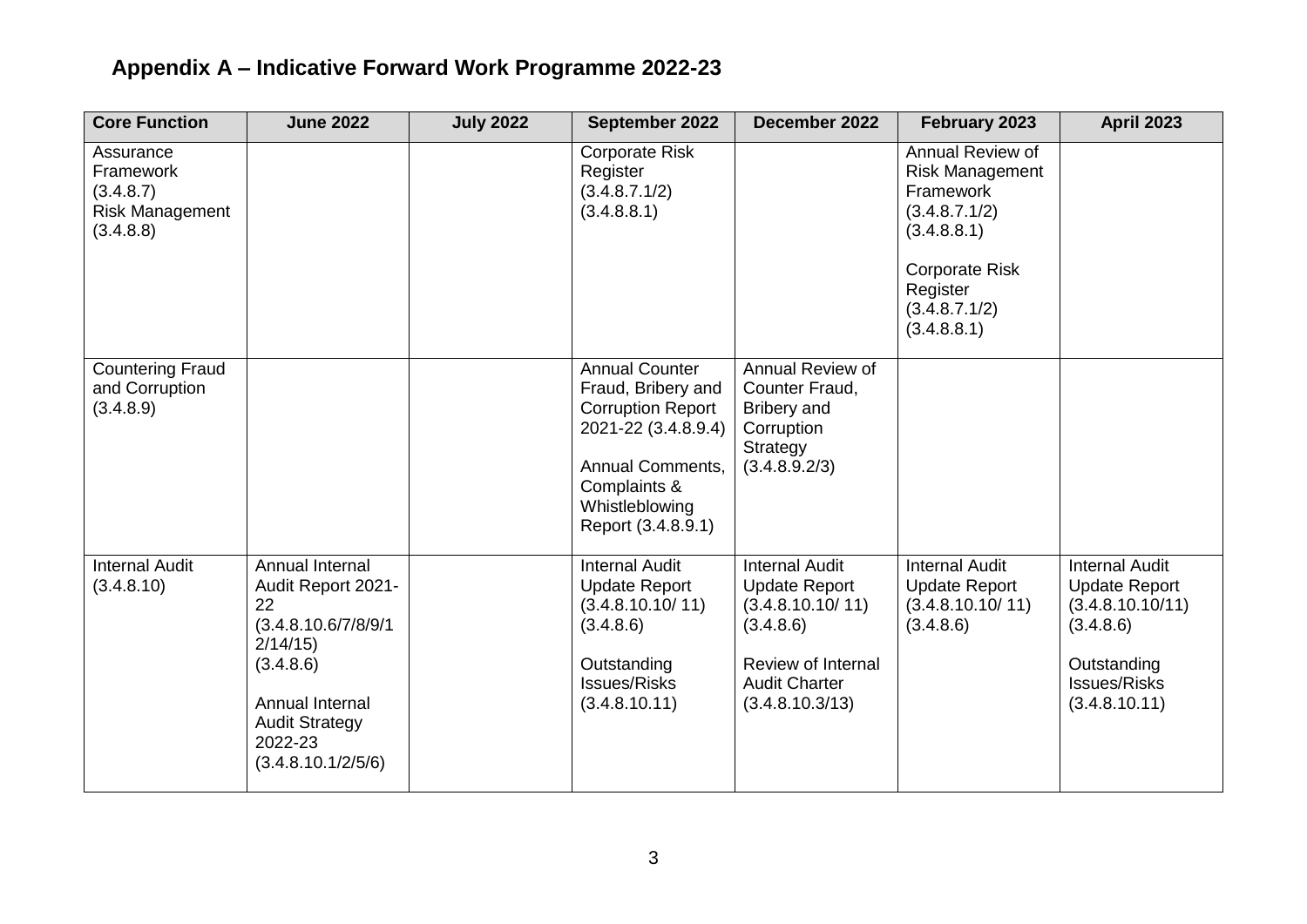| <b>Core Function</b>                             | <b>June 2022</b> | <b>July 2022</b>                                         | September 2022                                                                                                                                                                                                                                                                                    | December 2022                                                                           | February 2023 | <b>April 2023</b>                              |
|--------------------------------------------------|------------------|----------------------------------------------------------|---------------------------------------------------------------------------------------------------------------------------------------------------------------------------------------------------------------------------------------------------------------------------------------------------|-----------------------------------------------------------------------------------------|---------------|------------------------------------------------|
| <b>External Audit</b><br>(3.4.8.11)              |                  |                                                          | <b>Audit of Accounts</b><br>Report (3.4.8.11.2)<br>(3.4.8.12.3)                                                                                                                                                                                                                                   | <b>Annual Audit</b><br>Summary 2022<br>(3.4.8.11.3)                                     |               | Annual Audit Plan<br>2022-23<br>(3.4.8.11.1/3) |
| Financial<br>Reporting<br>(3.4.8.12)             |                  | Draft Statement of<br>Accounts 2021-22<br>(3.4.8.12.1/2) | Final Statement of<br>Accounts 2021-22<br>(3.4.8.12.1/2)                                                                                                                                                                                                                                          |                                                                                         |               |                                                |
| Other regulators<br>and inspectors<br>(3.4.8.13) |                  |                                                          | Annual Information<br>Governance<br>Report 2021-22<br>(3.4.8.13.1)<br><b>Annual Policy</b><br><b>Acceptance Report</b><br>2021-22<br>(3.4.8.13.1)<br><b>Annual ICT</b><br><b>Security Report</b><br>2021-22<br>(3.4.8.13.1)<br>Annual Health &<br><b>Safety Report</b><br>2021-22<br>(3.4.8.13.1) | Annual Information<br>Governance in<br><b>Schools Report</b><br>2021-22<br>(3.4.8.13.1) |               | Annual Insurance<br>Report (3.4.8.13.1)        |